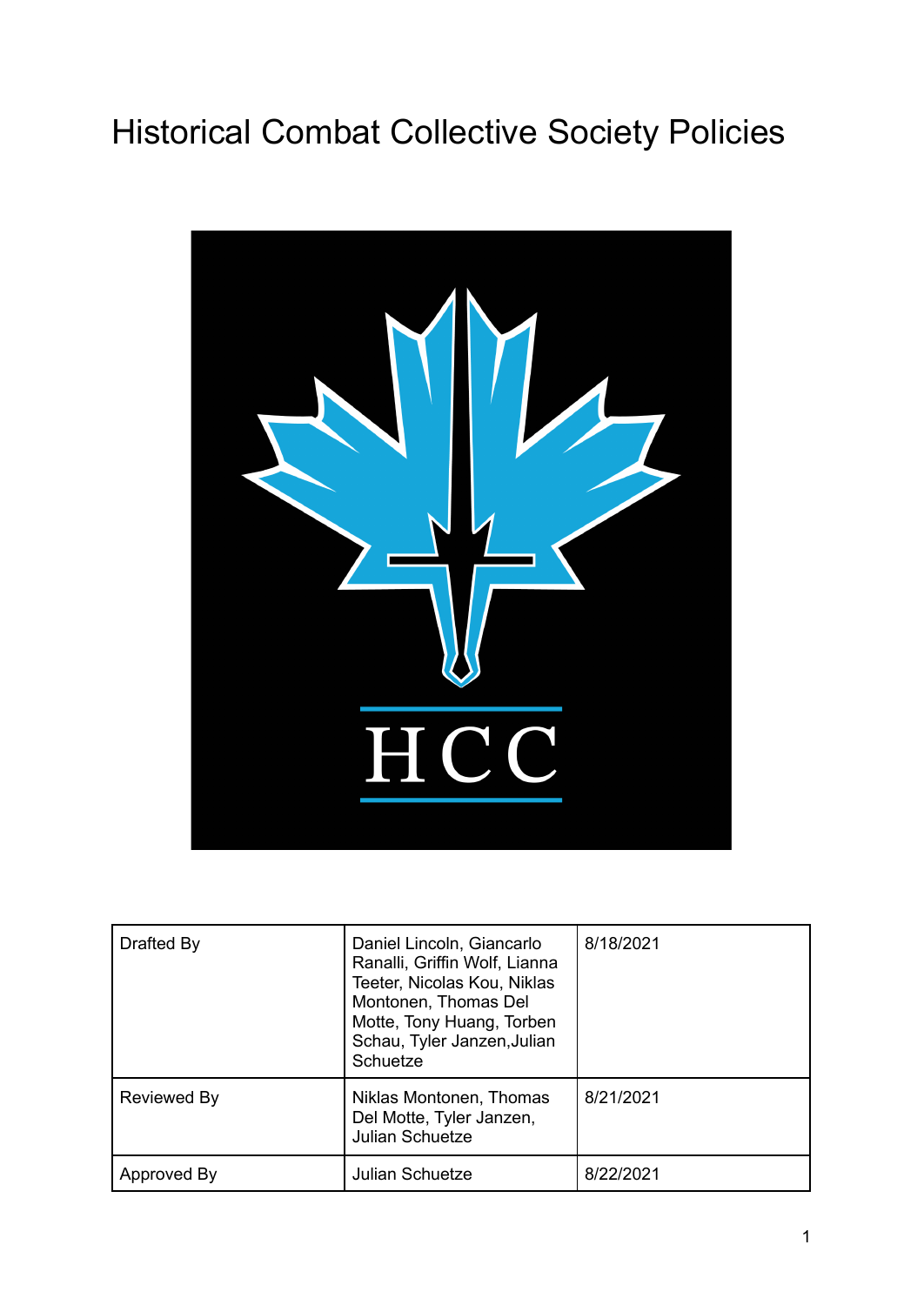

## <span id="page-1-0"></span>Table of Contents

| <b>Table of Contents</b>                  | $\boldsymbol{2}$        |
|-------------------------------------------|-------------------------|
| <b>Definitions and Acronyms</b>           | 3                       |
| <b>Document Scope</b>                     | 4                       |
| <b>Objectives</b>                         | $\overline{\mathbf{4}}$ |
| <b>Culture</b>                            | 4                       |
| Governance                                | 5                       |
| <b>Participant and Member application</b> | $\overline{7}$          |
| <b>Confidential Information</b>           | $\overline{7}$          |
| <b>Safety, Equipment and Training</b>     | 8                       |
| <b>Live Blades</b>                        | 10                      |
| <b>Tournaments</b>                        | 10                      |
| <b>Insurance</b>                          | 11                      |
| <b>Finances</b>                           | 11                      |
| <b>Relationships</b>                      | 13                      |
| <b>Infractions</b>                        | 14                      |
| <b>Forced Termination of Membership</b>   | 16                      |
| <b>Refusal of Service</b>                 | 16                      |
| <b>Communications</b>                     | 17                      |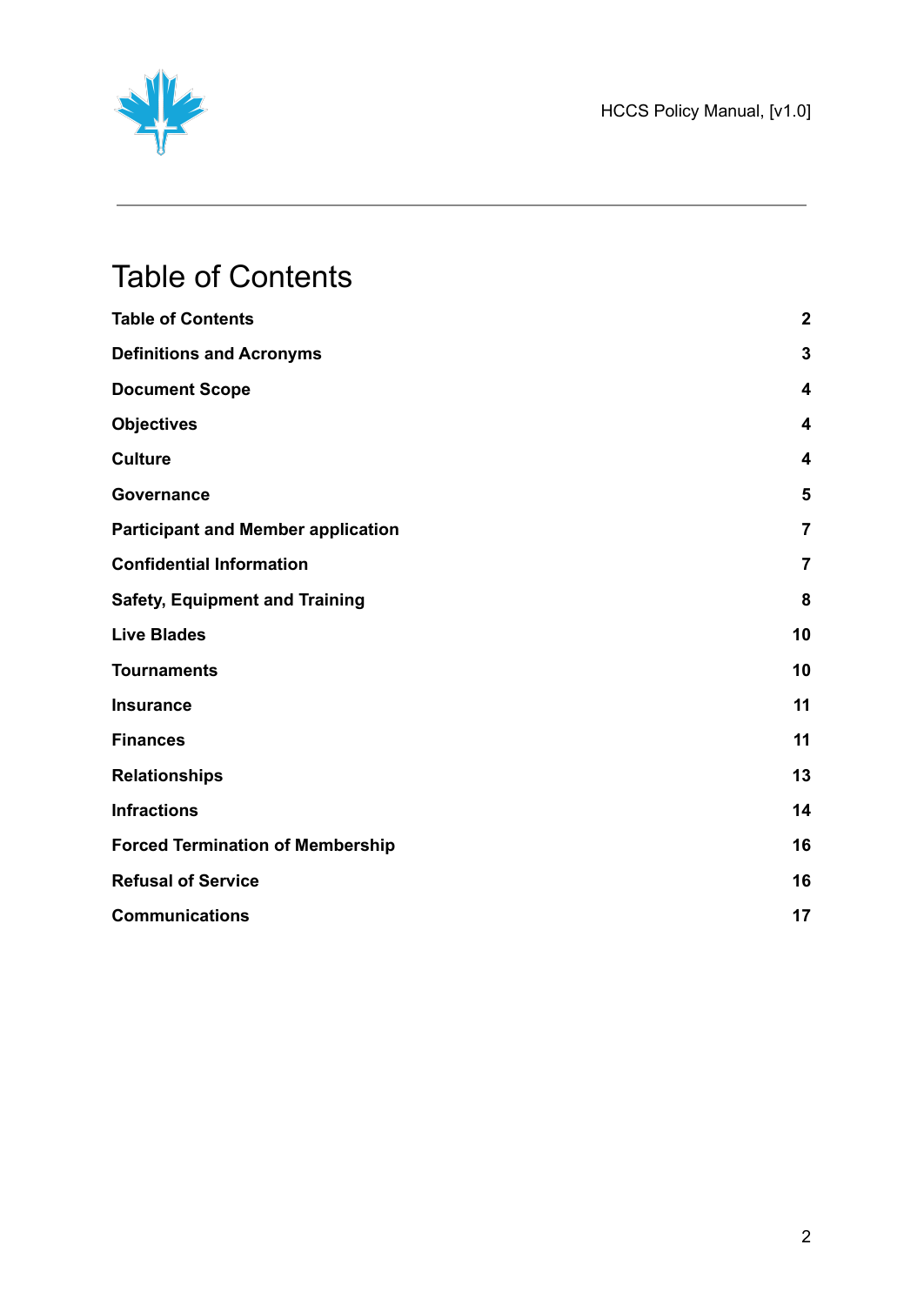

## <span id="page-2-0"></span>Definitions and Acronyms

| <b>HCCS</b>            | <b>Historical Combat Collective Society</b>                                                                                                                                                     |
|------------------------|-------------------------------------------------------------------------------------------------------------------------------------------------------------------------------------------------|
| <b>Board Member</b>    | Refers to the directors <sup>1</sup> that oversee the<br>operational aspects of the organization.                                                                                               |
| <b>Voting Member</b>   | Members who attend HCCS activities,<br>actively paying dues, and have voting rights<br>within the organization.                                                                                 |
| Facilitator            | Refers to a Member qualified in facilitation<br>who is in charge of leading an HCCS<br>Activity.                                                                                                |
| Participant            | Refers to those who are attending an HCCS<br>activity, but are not paying membership<br>dues to the organization.                                                                               |
| Member                 | Refers to Board Members, Voting Members,<br>and Participants.                                                                                                                                   |
| <b>Branch Manager</b>  | A Board Member or Voting Member<br>appointed by the Board to be in charge of a<br>location.                                                                                                     |
| Warm-up                | A light-duty physical activity used to prepare<br>members at the start of each class.<br>Warm-ups are usually followed by flow drills<br>and guard transitions with the training<br>simulators. |
| Demonstration          | A facilitator driven display of a target<br>technique. Typically completed at slow or<br>high speed.                                                                                            |
| <b>Technique Drill</b> | The practice of a target technique by the<br>participants and other members. The<br>technique is typically completed at a slow<br>speed with minimal to no contact to refine<br>the technique.  |

<sup>&</sup>lt;sup>1</sup> For a complete description of directors and their associated responsibilities, please refer to the HCCS bylaws.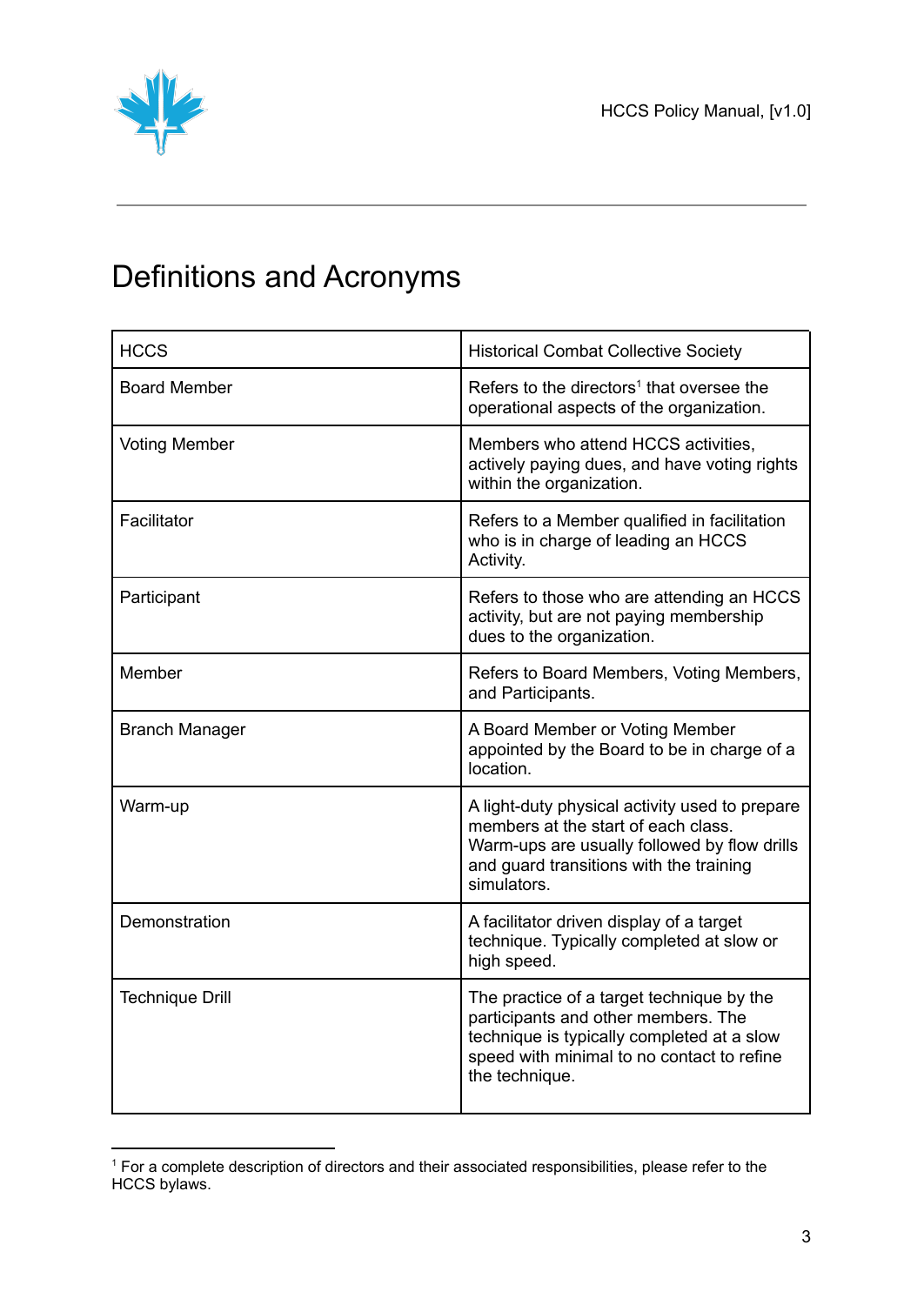

| Live Drill | The practice of a target technique by<br>members at a medium speed. Selected<br>protective gear is required.                                                                                                                                                         |
|------------|----------------------------------------------------------------------------------------------------------------------------------------------------------------------------------------------------------------------------------------------------------------------|
| Sparring   | The practice of techniques freely used<br>against an active opponent. Sparring is<br>Performed in a controlled manner at high<br>speed by qualified Members and is<br>governed by a significant number of<br>protocols outlined in this document (see<br>section 6). |

## <span id="page-3-0"></span>Document Scope

The activities and conduct of the Historical Combat Collective Society (HCCS) members are governed by the policies below.

All HCCS members must adhere to the policy manual while participating in HCCS activities.

Several HCCS policies may apply to the conduct of members outside of HCCS. In these cases, the intent is to ensure that a safe and open environment is provided for HCCS members. Members are therefore further urged to adhere to the policy manual while conducting themselves in public or on social media.

#### <span id="page-3-1"></span>1. Objectives

- 1.1. HCCS aims to provide a safe and professional environment for Members to practice Historical Martial Arts.
- 1.2. HCCS will provide a welcoming environment which respects the diversity of its Members; We will practice this inclusiveness and professionality through conscious choice.

### <span id="page-3-2"></span>2. Culture

2.1. To adhere to its objectives, HCCS will: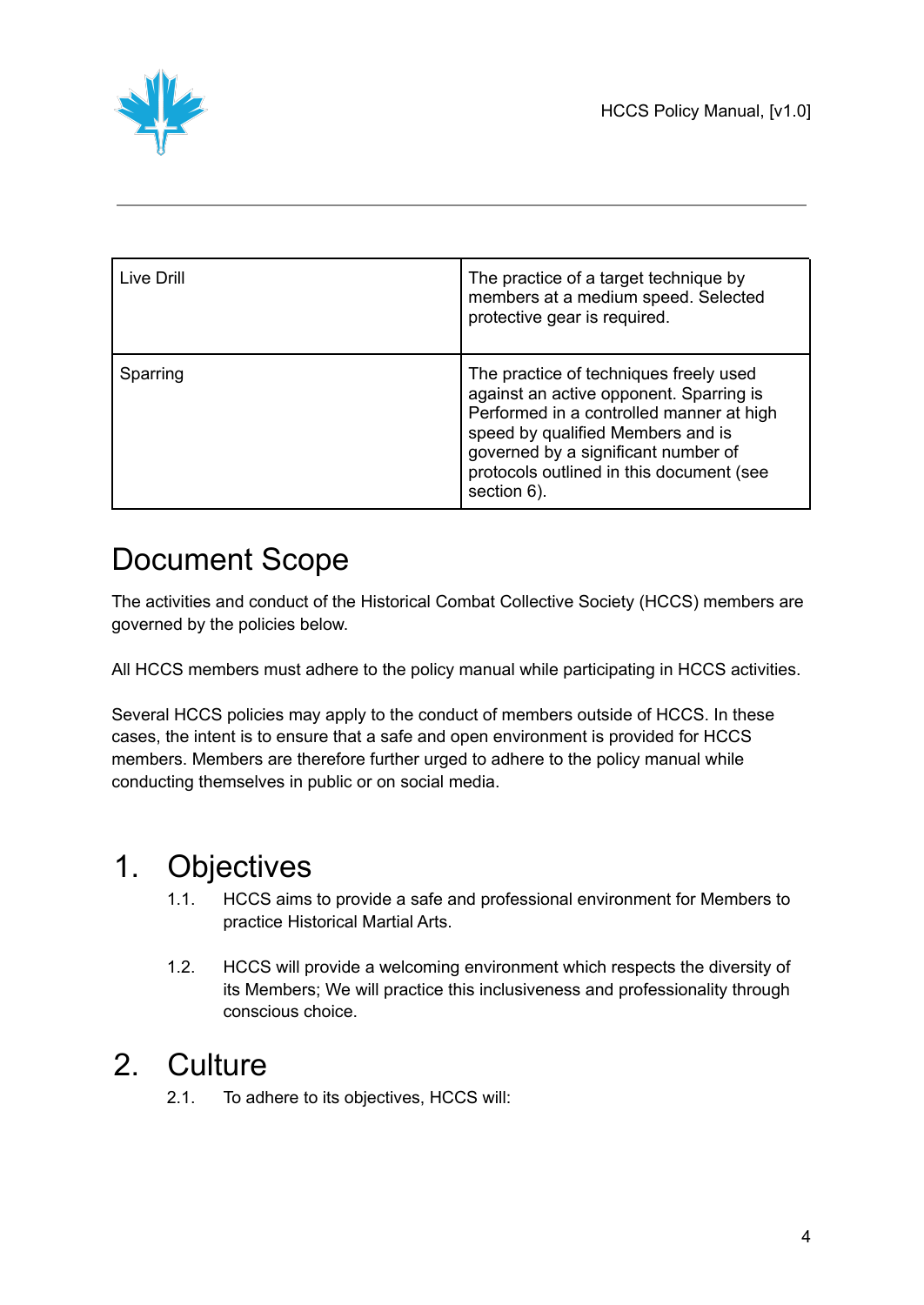

- 2.1.1. Create and maintain an inclusive space through the creation and use of its policies.
- 2.1.2. Actively communicate the content and intent of these inclusive policies to Members and Participants.
- 2.1.3. Dedicate itself to providing a harassment free experience for everyone, regardless of belief, body size, disability, gender identity, mental health, physical appearance, race, religion, or sexual orientation. Harassment or discrimination, even beyond the descriptions listed above, will not be tolerated from Members in any form.
- 2.1.4. Utilize welcoming and inclusive language whenever possible.
- 2.1.5. Respectfully engage with the HEMA community over differing viewpoints and experiences while still following our own commitments.
- 2.1.6. Openly accept, actively seek, and respectfully address feedback.

#### <span id="page-4-0"></span>3. Governance

- 3.1. All HCCS activity is to be governed by The Board of Directors.
- 3.2. Directors will fill the following roles and be responsible for performing the outlined functions:
	- 3.2.1. Secretary: responsible for the creation and maintenance of documentation.
	- 3.2.2. President: responsible for ensuring that HCCS policies and codes of conduct are adhered to.
	- 3.2.3. Treasurer: responsible for all financial accounts and transactions.
- 3.3. Board Members may be involved in assisting another Board Member with their responsibilities as required.
- 3.4. HCCS Activities that fall outside of the responsibilities outlined above will be assigned on an as-needed basis by the acting President.
- 3.5. The HCCS Board has the sole right to change policies, content, fees, and any other matter related to HCCS Activities.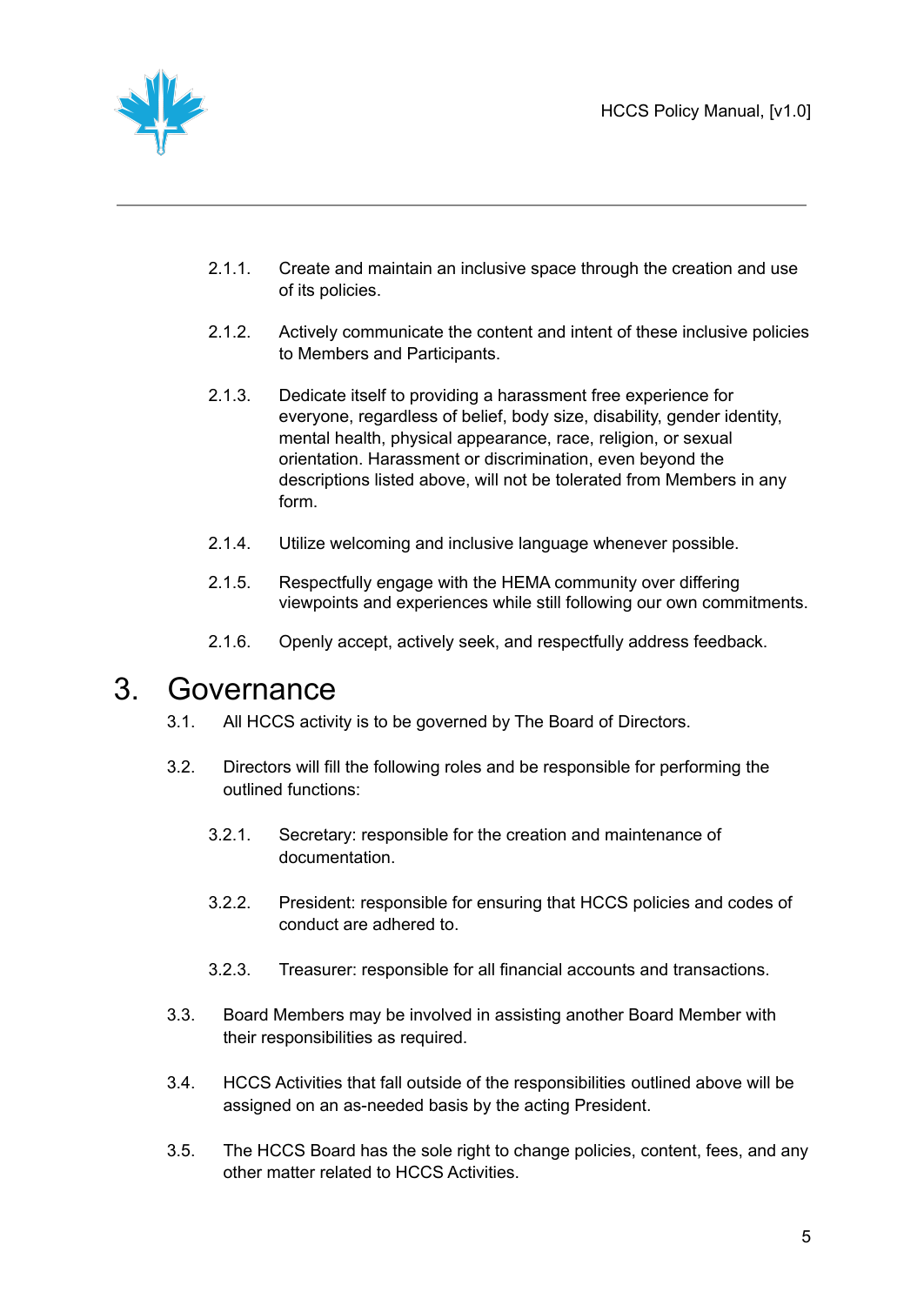

- 3.6. Each change must be voted on by present Board Members. Each Board Member has an equal vote. The majority vote wins.
	- 3.6.1. Any change requiring a vote must have at least three Board Members present.
- 3.7. Records of all votes will be kept through meeting minutes.
- 3.8. Board Members are to abstain from any vote or infraction investigation if a conflict of interest arises.
- 3.9. In the event of a tie, the President's vote will determine the tie-breaker
- 3.10. The President, or any one Board Member, is never to have sole control of changes in Board structure or policy that shift executive control to the President or any other Board Member, and will be considered null and void regardless of voting results.
- 3.11. If a Board Member resigns or is removed through an infraction they must be replaced as soon as practicable.
- 3.12. In the event a Board Member must be replaced, the remaining Board Members will identify another Member who is both willing and capable of filling the empty role within two months.
- 3.13. Rotation, process of selection, and changes to Board Members will be reviewed annually at the Annual General Meeting (AGM).

#### <span id="page-5-0"></span>4. Participant and Member application

- 4.1. HCCS is a volunteer organization with the goal of providing a safe and professional environment for Members to practice Historical Martial Arts, and as such does not necessarily desire to expand its Membership.
	- 4.1.1. The Board of Directors may choose whether applications for new Members are being received.
	- 4.1.2. Memberships of Voting Members must be renewed after each fiscal year (See: 10.9.)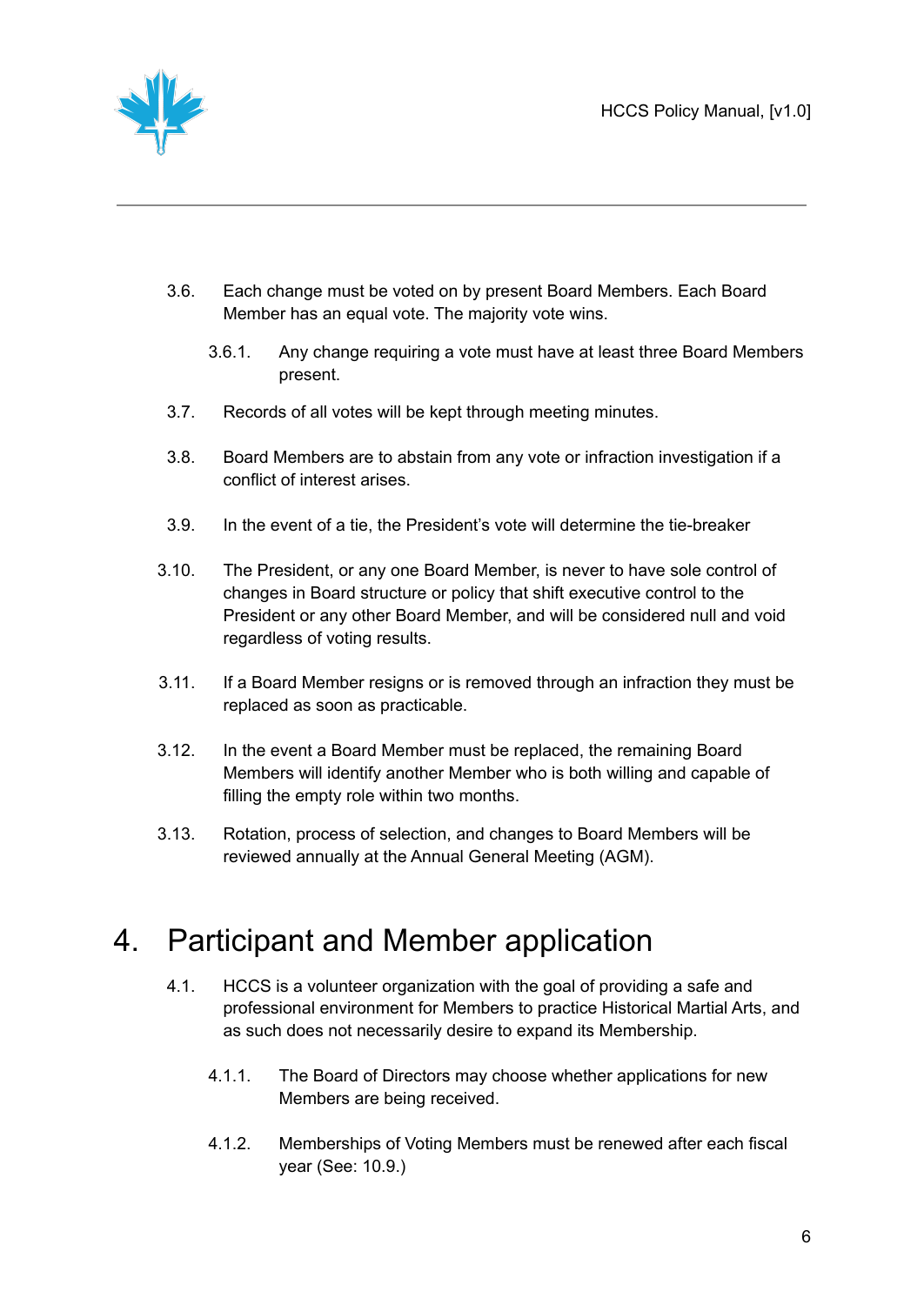

- 4.1.3. The Board of Directors can choose to invite a new Voting Member, or can review applications, taking into account an individual's volunteering record.
- 4.2. New participants may be admitted to HCCS after signing the waiver and code of conduct, and after completing an application form to be submitted to the Board of Directors.

### <span id="page-6-0"></span>5. Confidential Information

- 5.1. Several pieces of information required by HCCS Board Members for participation will contain private information in the form of home addresses, phone numbers, and other personal details.
- 5.2. HCCS will never collect information from Members which is not relevant to its own activities.
- 5.3. All private information handled will be controlled by HCCS Board Members or designated representatives, in such a way as to ensure it stays confidential.
- 5.4. Confidential information stored in a paper format will be kept in a locked container owned by an HCCS Board Member.
- 5.5. Confidential information that will be stored in a digital format such as; Names, emergency contacts, and phone numbers, will be used solely for the purpose of responding to emergencies and contacting members regarding club activities and will be password protected on a secure platform for the protection of the sensitive information.
- 5.6. HCCS Board Members are required to keep all private information confidential regardless of format. Paper documents are to be viewed only by HCCS Board Members or their designated representative, digital information must be password protected and saved only to HCCS owned accounts, and all private/confidential information discussed above is never to be discussed in public.
- 5.7. In the situation that an HCCS Member becomes privy to another Member's private information, even if it is unrelated to HCCS Activities, it is never to be discussed or disclosed unless it is relevant to the safety of another Member.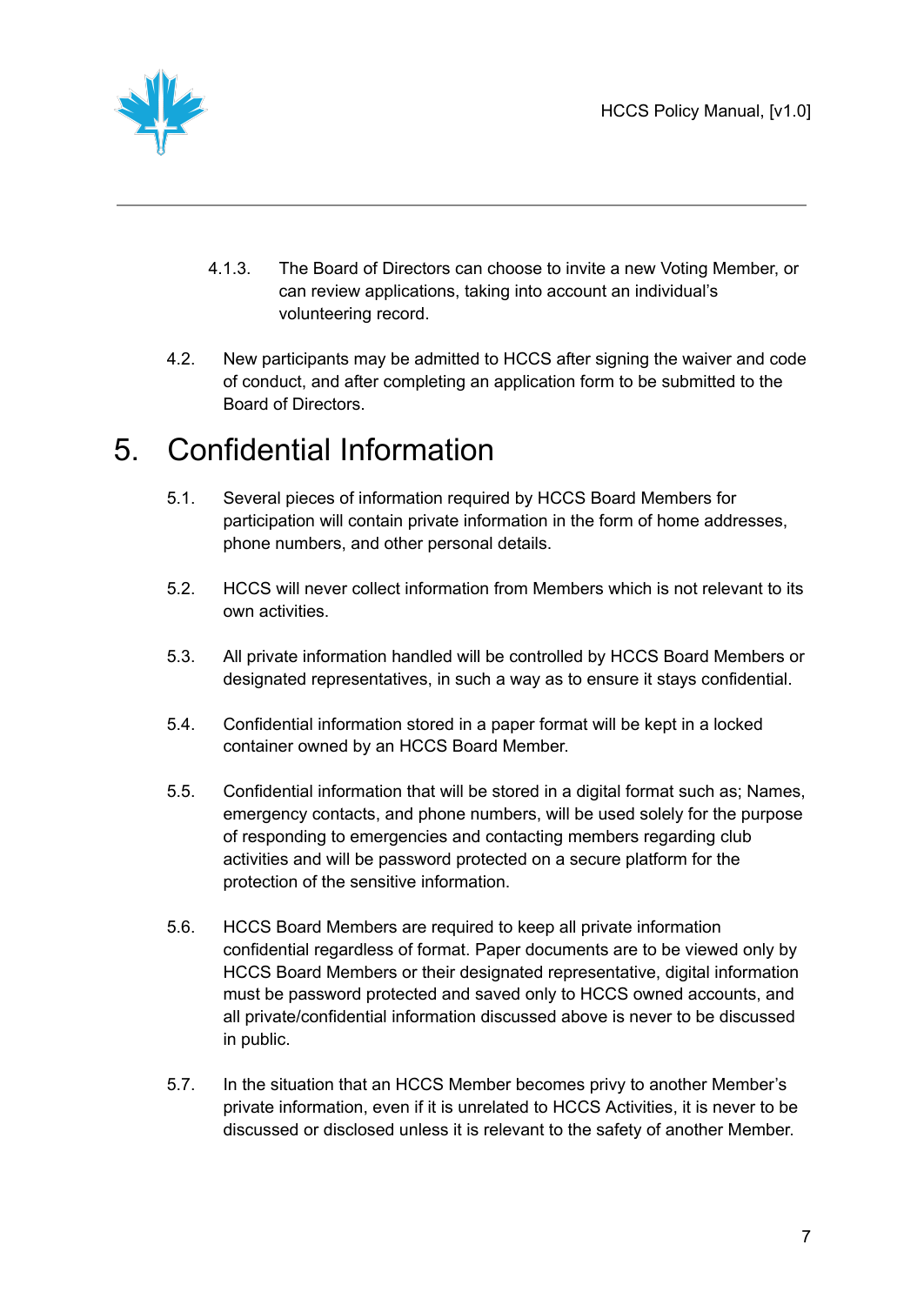

### <span id="page-7-0"></span>6. Safety, Equipment, and Training

- 6.1. The practice of Historic Martial Arts entails several risks that can result in injury. HCCS is committed to the safety of their membership through the control of equipment and establishing guidelines for Members to mitigate these risks as much as possible.
- 6.2. HCCS Members must confirm that they have read and understand the HCCS Waiver along with the Student Code of Conduct. This confirmation, obtained through the Member's signature on those documents, must be obtained prior to participation in HCCS Activities.
- 6.3. All HCCS Members are to take every step and precaution to ensure their own safety and that of other Members. All members are expected to put safety first in all situations.
- 6.4. A major component of mitigating this risk is the use of proper protective equipment and training simulators. All Members are required to inspect their equipment prior to each use to ensure it is free of damage that may compromise its safety.
- 6.5. Protective equipment and training swords from dedicated historic martial arts manufacturers, other sport manufacturers, and vendors with positive track records will be the standard for equipment used by Members. Any new equipment, manufacturers, vendors, or altered equipment is subject to HCCS Facilitator approval prior to use.
- 6.6. To ensure that risks of injury are mitigated as much as possible, all Members will be required to:
	- 6.6.1. Wear protective headgear during partnered drills regardless of intensity.
	- 6.6.2. If a drill is performed at a higher intensity or targets an area of the body that is easily injured (such as the shins), the facilitator will require Members to wear additional protection.
	- 6.6.3. Wear protective equipment that is adequate for the training simulators being used during sparring. The head, throat, torso, forearms, elbows, hands, shins, knees, and groin must be adequately protected during sparring.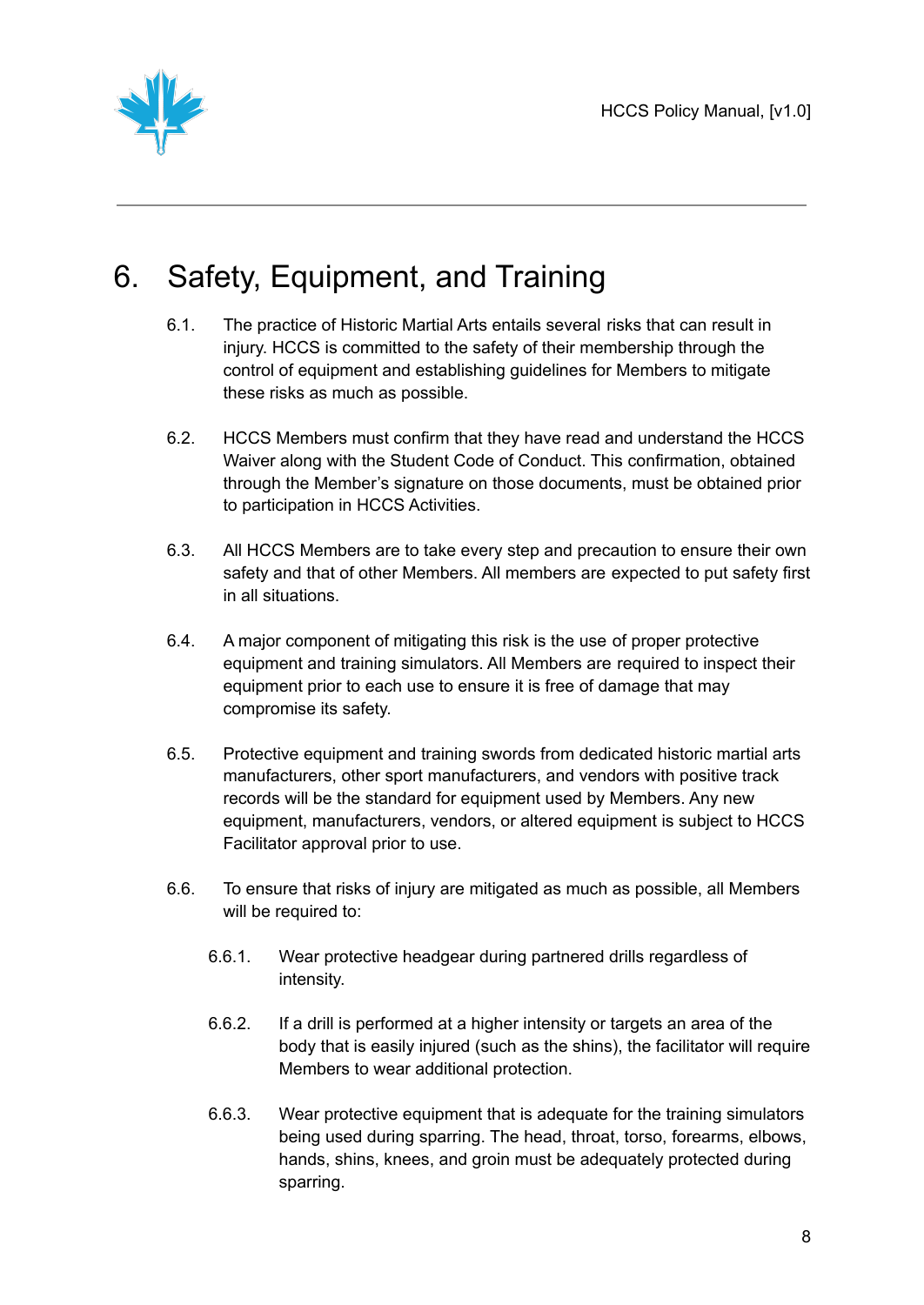

- 6.6.4. Ensure that all training equipment is free of damage that may compromise the simulators during all HCCS Activities.
- 6.6.5. Facilitators demonstrating a technique are not required to wear protective equipment so long as both individuals performing the demonstration are well rehearsed in the technique and it is performed at a safe speed.
- 6.6.6. Members performing the warm-up portion of class are not required to wear protective equipment.
- 6.7. HCCS Board Members and Voting Members have the right to declare equipment as safe or unsafe. Any Member may use whatever discretion they feel is valid in this assessment. Any equipment deemed unsafe is not permitted for use in HCCS activities.
- 6.8. All Members, during all activities, will:
	- 6.8.1. Perform actions and techniques with control and without the use of excessive force.
	- 6.8.2. Refrain from exposing the back of their head, torso, and limbs to an opponent.
	- 6.8.3. Refrain from striking the back of the head, torso, or limbs of their opponent regardless of whether these targets were presented intentionally.
	- 6.8.4. Refrain from striking any opponent on the foot or the ankle.
	- 6.8.5. Immediately cease their activity if a piece of protective equipment fails or a training simulator breaks.
	- 6.8.6. Immediately cease their activity if anyone calls "hold".
	- 6.8.7. Adhere to the decisions of HCCS Board Members and Facilitators in regards to equipment which has been deemed safe or unsafe.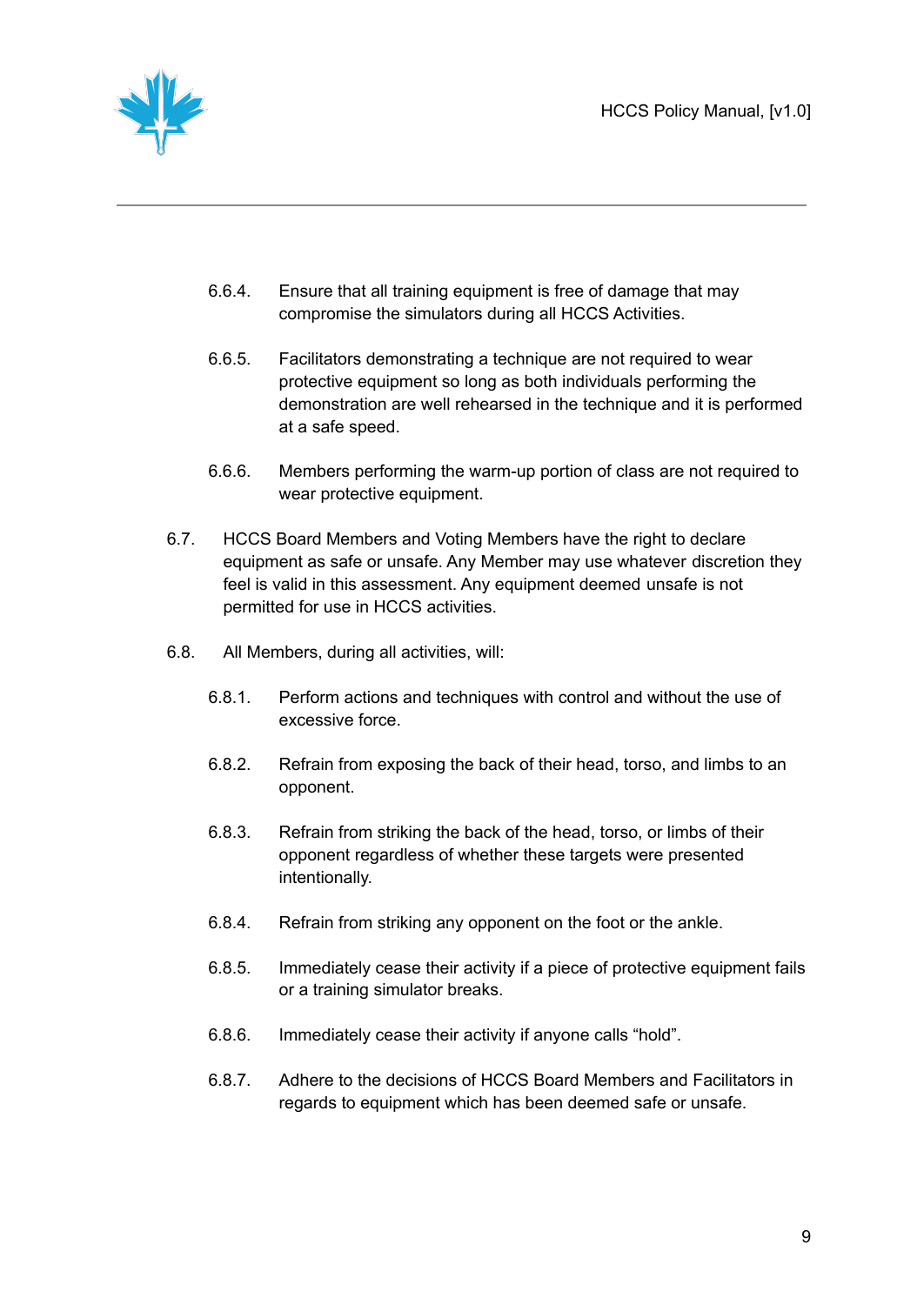

### <span id="page-9-0"></span>7. Live Blades

7.1. A live blade is a sharp blade, regardless of whether it is a reproduction or historic original. Sharp blades are not permitted at HCCS Activities.

#### <span id="page-9-1"></span>8. Tournaments

- 8.1. Competitive tournaments will present Members with a greater level of intensity than regular HCCS Activities. As competitive tournaments carry an increased intensity, they also carry an increased risk of injury. HCCS Members are therefore governed by the following restrictions if they wish to participate as a Member of HCCS:
	- 8.1.1. An HCCS Member wishing to participate in a competitive tournament, even one not hosted by HCCS, requires permission from an HCCS Board Member.
	- 8.1.2. The tournament must be approved by HCCS Board Members.
	- 8.1.3. An HCCS Board or Voting Member must be present at the tournament.
	- 8.1.4. HCCS Board or Voting Member have the right to withdraw participation from any tournament if they feel a Member's safety or well being is at risk.
- 8.2. Permission to participate in a tournament will be given in writing. A copy of this written permission will be given to the Member and the original will be saved by HCCS.
- 8.3. Any HCCS Member may choose to enter a tournament as an individual. However, they cannot claim to be representing HCCS or utilize any HCCS equipment.
- 8.4. Entering a tournament as an individual carries a significantly higher risk of injury. It is highly recommended that HCCS Members do not enter competitive tournaments without written approval to ensure they are properly covered under HCCS's banner.
- 8.5. HCCS Members participating in competitive Historical European Martial Art tournaments as a member of HCCS without approval, if discovered, will be committing an infraction as described below.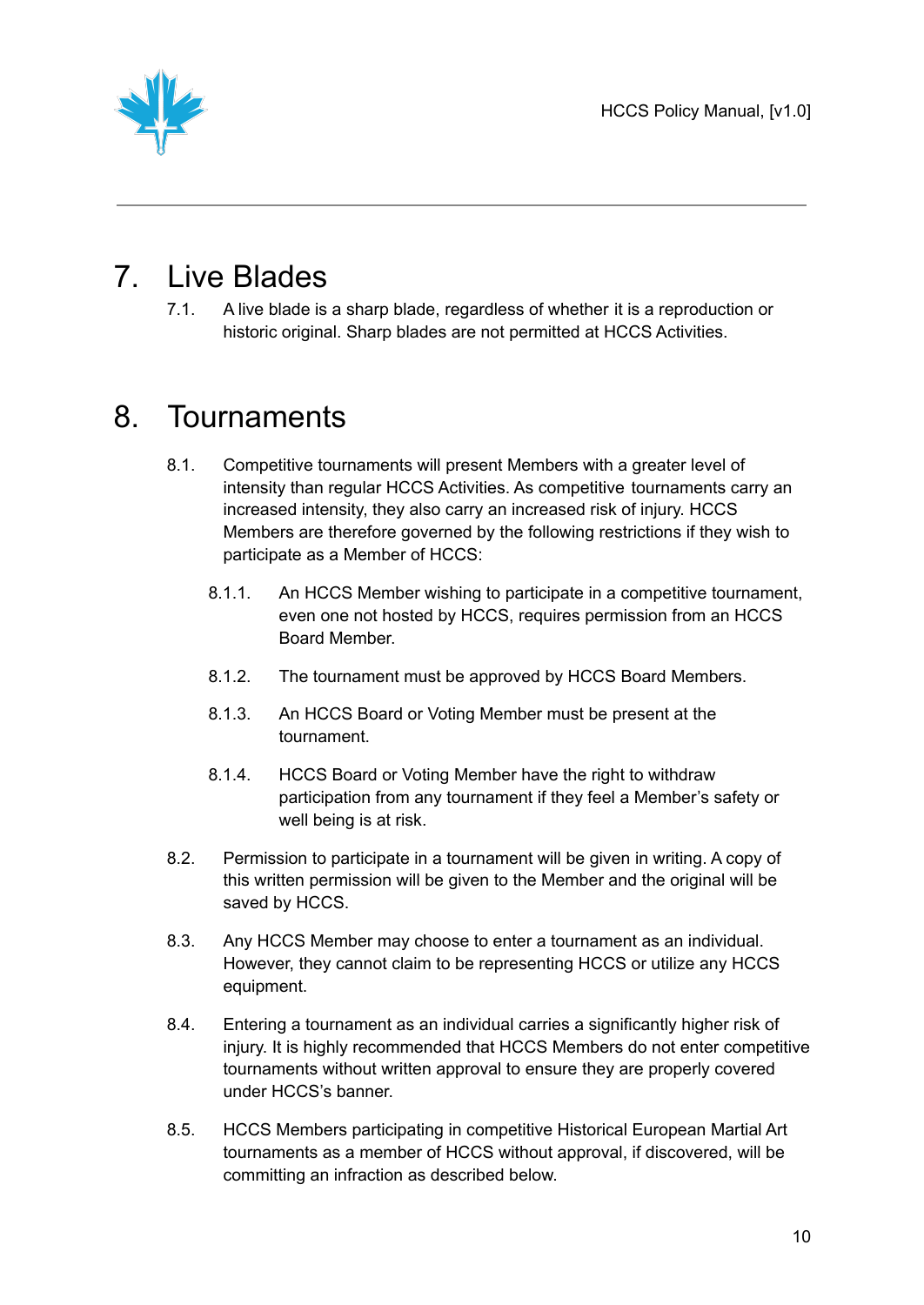HCCS Policy Manual, [v1.0]



#### <span id="page-10-0"></span>9. Insurance

- 9.1. HCCS will maintain adequate insurance to cover HCCS Activities, injury of Members, and damage to the venue prior to the activity.
- 9.2. HCCS will not host competitive tournaments without adequate insurance coverage.

#### <span id="page-10-1"></span>10. Finances

- 10.1. HCCS will maintain Not-For-Profit status.
- 10.2. HCCS will collect a fee from students for the purpose of maintaining equipment, rentals, insurance, and other HCCS Activities.
- 10.3. HCCS will collect an annual fee from Voting Members. This fee is due at the first class of the fiscal year.
- 10.4. Each HCCS location may choose to set both single-class drop-in and class fees at their discretion, so long as they are able to contribute equitably to shared expenses.
	- 10.4.1. Shared expenses include: society insurance, society equipment costs, accountant
	- 10.4.2. Location-specific expenses include: space rentals, space cleaning, space-specific supplies & equipment and day-to-day expenses. Directors and branch managers may request the Board to finance new equipment.
- 10.5. Failure to pay any fee will result in a Member being barred from HCCS Activities until fees are paid.
- 10.6. Funds collected by HCCS will only be used for HCCS purposes.
- 10.7. HCCS Fees are subject to any changes approved by the board.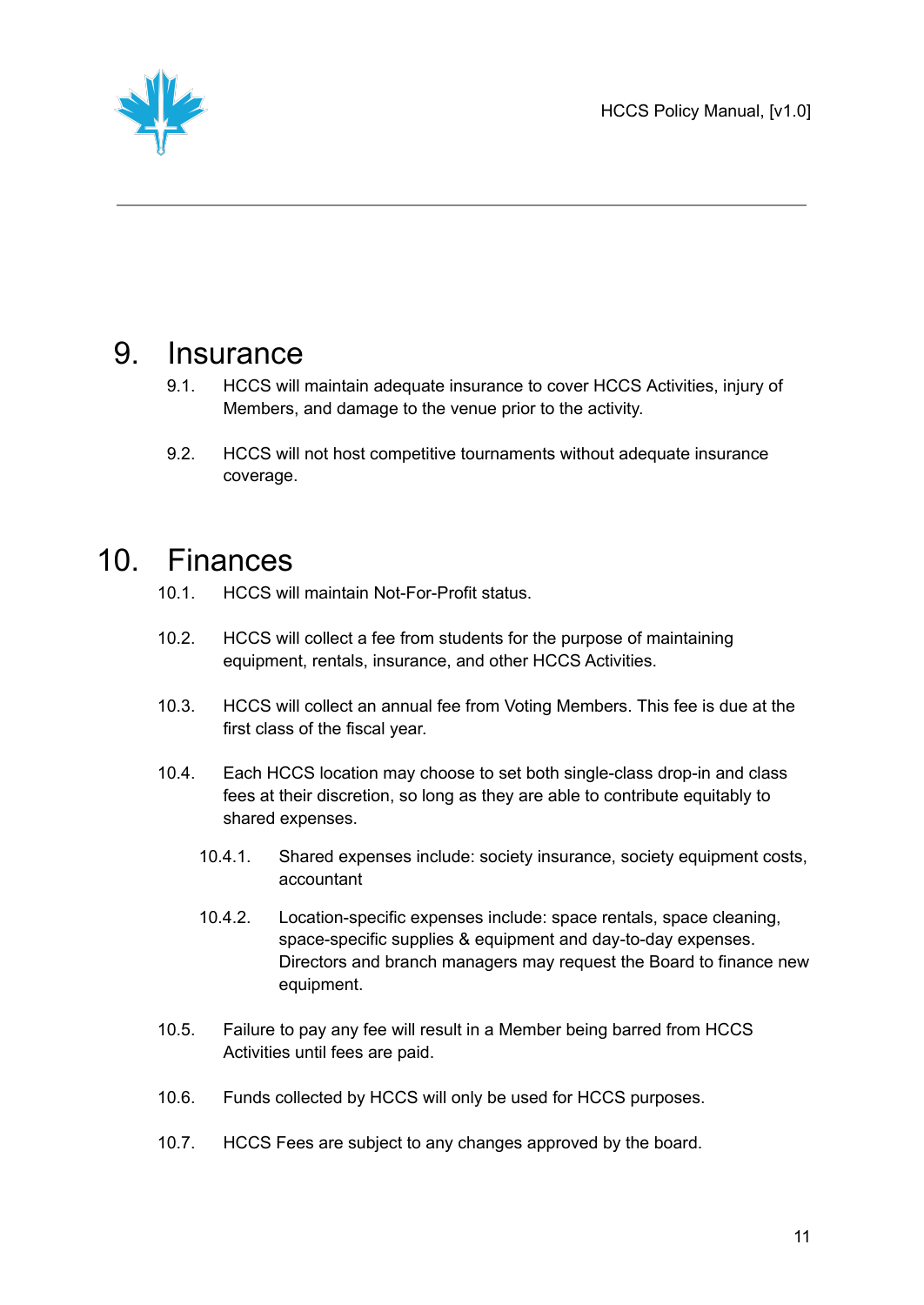

- 10.8. HCCS will produce a budget each fiscal year, building in a baseline contingency of 5% to account for unforeseen circumstances.
	- 10.8.1. This contingency will not be carried over year-over-year -- unspent contingency funds will be counted as revenue in the next fiscal year.
- 10.9. The HCCS will work to a fiscal year that runs from August to July of each calendar year.
- 10.10. At fiscal year end, the HCCS finances will receive an annual review by a professional accountant in order to produce audited financial statements for the previous fiscal year.
- 10.11. HCCS Board Members will prepare an Annual Financial Memo to Members no less than once per year. This memo will contain an explanation of how fees are utilized and rationalize any changes.
- 10.12. HCCS is not required to disclose detailed financial reports to Members; HCCS will maintain audited financial statements.
- 10.13. In the event that HCCS dissolves its organization, it will auction off all surplus equipment. The funds from the sale of surplus equipment will first be used to refund any outstanding start-up fees. Any excess funds generated outside of this purpose will be donated to a charity of the HCCS Board's choosing.

#### <span id="page-11-0"></span>11. Relationships

- 11.1. In general, Directors and Voting Members are not permitted to engage in intimate relationships with Participants due to the inherent power imbalance and tendency towards favouritism.
- 11.2. Exceptions will be considered for the following reasons:
	- 11.2.1. The relationship in question existed prior to either individual becoming a Participant or Voting Member.
	- 11.2.2. An official declaration is made to the Board by the Member involved stating the intent to form a relationship. The Voting or Board Member must step down from their role, and relinquish facilitation rights.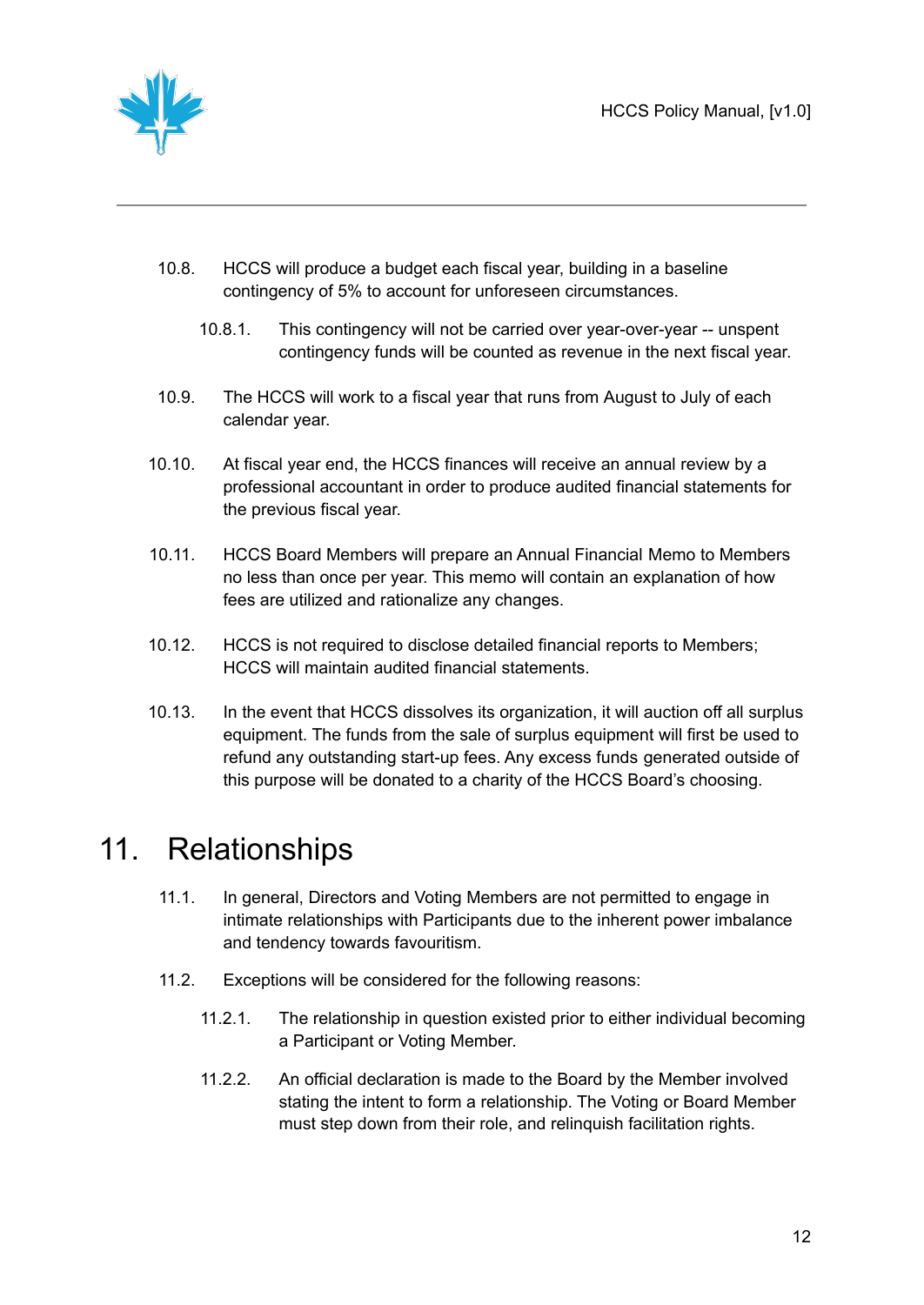

#### <span id="page-12-0"></span>12. Infractions

- 12.1. The contents of this policy manual are expected to be adhered to by all members. In the event that an item in the policy manual is breached, and infraction has occurred.
- 12.2. Infractions are to be brought to the attention of a Board Member as soon as possible.
- 12.3. Infractions are to be communicated to the HCCS Board in person or in writing.
	- 12.3.1. HCCS will communicate to Members and Participants how to submit an infraction in person, in writing, or through other means.
	- 12.3.2. In the event an infraction is reported anonymously, HCCS will trigger an investigation process to the greatest extent possible. Any potential conflicts of interest within the investigation team must be disclosed before triggering the investigation process.
- 12.4. Once a Board Member has received notice of an infraction they will communicate the relevant details to the rest of the HCCS Board. The only exception to this process is if a Board Member is responsible for the infraction. In this case the Board Member accused of an infraction will be investigated.
- 12.5. The HCCS Board will determine the severity of the incident:
	- 12.5.1. Minor Infractions include but are not limited to cases of: offensive and/or disrespectful uses of language or terms, accidental disregard for the safety of HCCS Members or other Historical Martial Arts practitioners, accidental disregard for equipment or facility, accidental disregard for the direction given by facilitators, and other unbecoming conduct.
	- 12.5.2. Critical Infractions include but are not limited to cases of: intentional non-consensual contact, sexual harassment, intentionally harmful use of offensive and/or disrespectful language or terms, intentional cause of harm, injury, or excessive force beyond the requirements of a technique, and other unbecoming conduct that seriously threatens the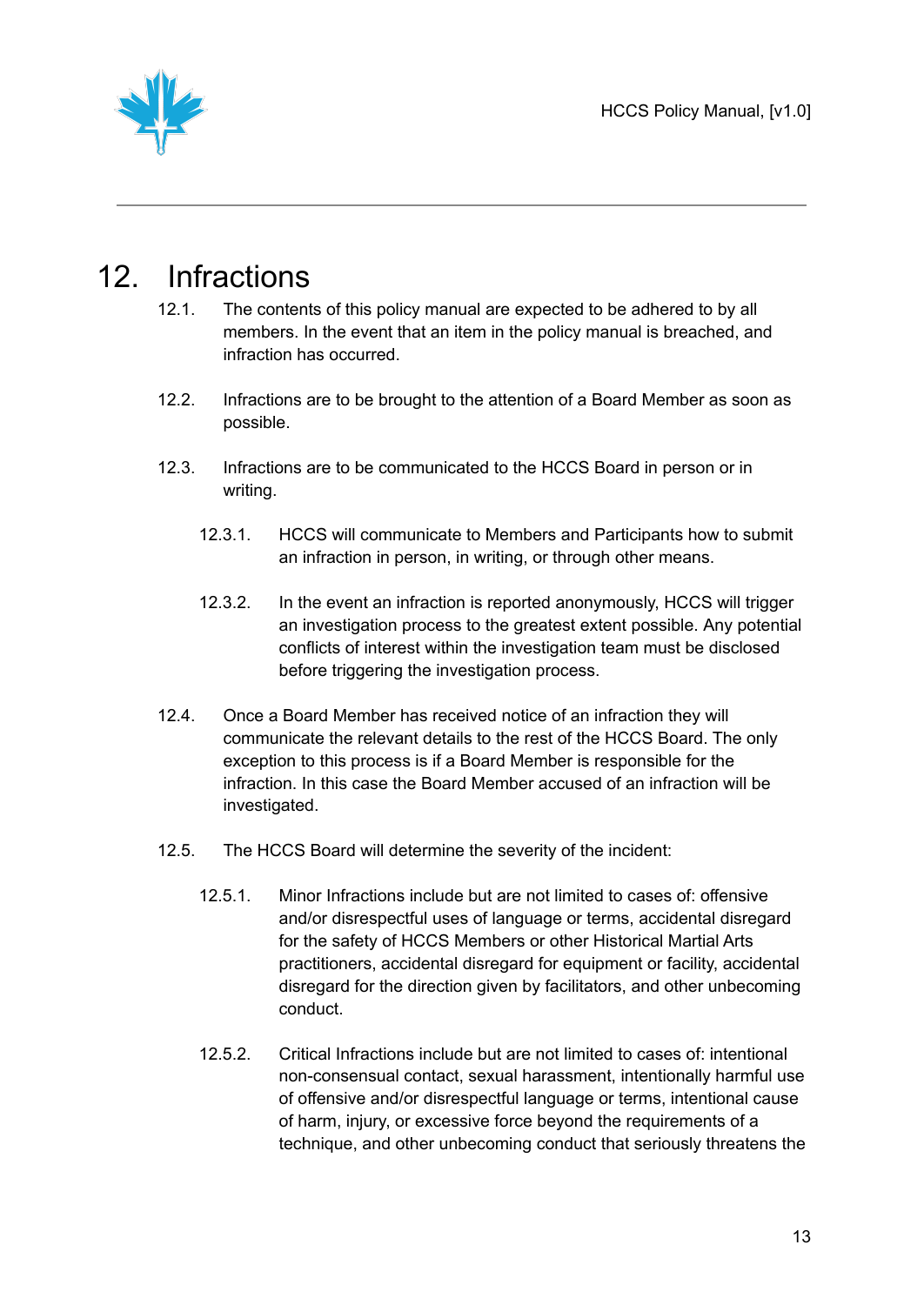

health, safety, and/or well-being of HCCS Members or the organization itself.

- 12.6. If a reported infraction is found to be of a serious criminal nature, HCCS will report it to the local authorities regardless of confidentiality.
- 12.7. The HCCS Board has the sole right to determine the severity of an incident.
- 12.8. The HCCS Board may change the severity of an incident over the course of its investigation.
- 12.9. HCCS will investigate each reported infraction by using any means available.
- 12.10. HCCS will keep written copies of all infractions and may require Members to provide written statements.
- 12.11. All material/information discovered throughout the course of an investigation is confidential.
- 12.12. Once HCCS concludes an investigation, it will identify the cause of the infraction and how to best prevent it from occurring again. Depending on the severity of the infraction, this prevention can range from document/standard changes, coaching or warnings to Members, and/or termination of HCCS Membership.
	- 12.12.1. Minor infractions generally allow for improvement on the part of the Member to prevent future occurrences of the same behaviour. The HCCS Board will generally be confident that the Member can be coached to avoid the same behaviour in the future.
	- 12.12.2. Critical Infractions generally do not allow for improvement on the part of the Member and/or present a situation that is deemed immediately untolerable by the HCCS Board. Critical Infractions may also be considered as repeated occurrences of Minor Infractions that the HCCS Board deems intolerable.
- 12.13. Once an investigation is complete, the HCCS Board will present its findings and its resolution to those Members involved. Findings and resolutions will always be presented in writing. Findings and resolutions are always to be identified and delivered in good faith on the part of the HCCS Board.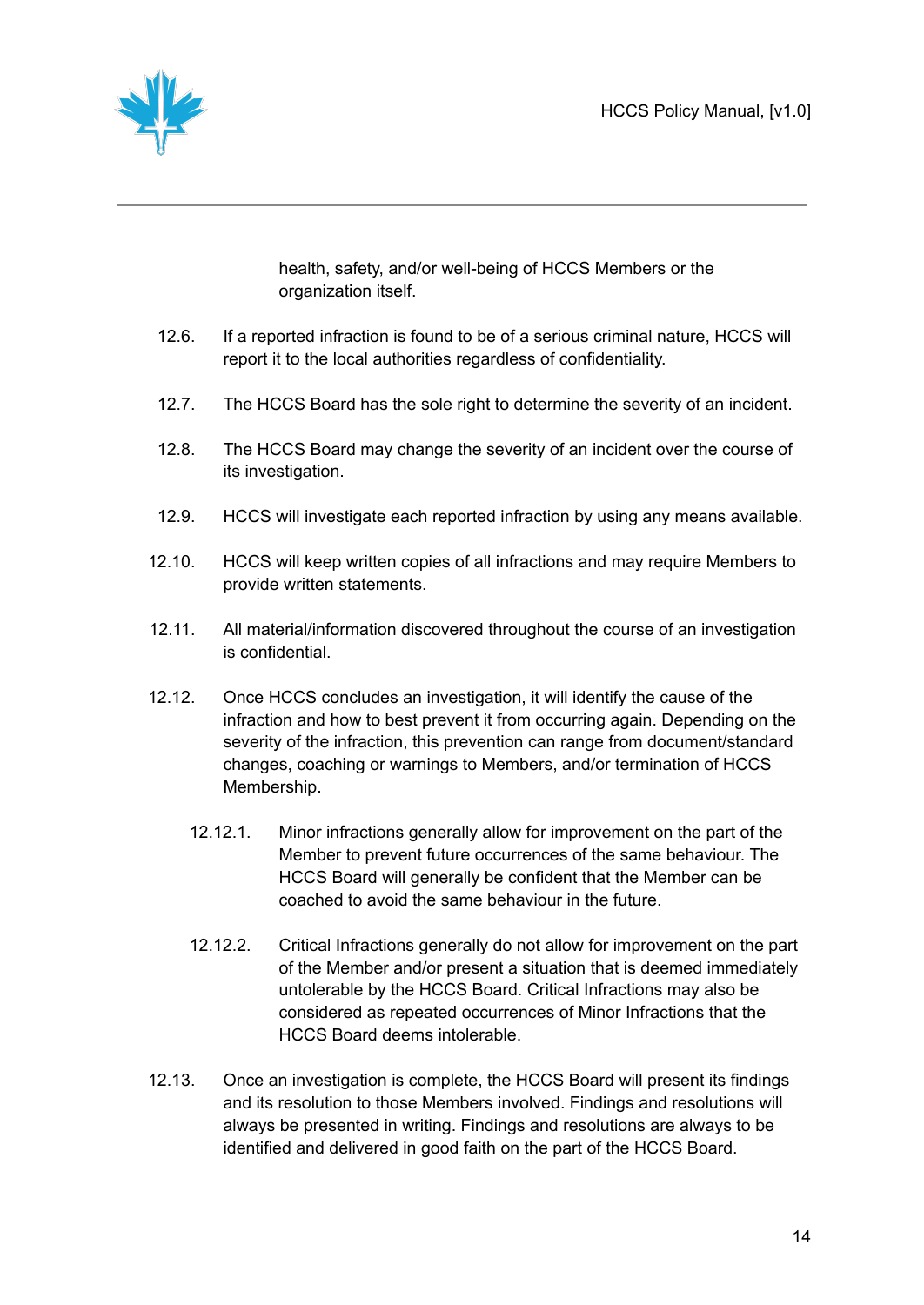

- 12.13.1. HCCS does not intend to further endanger or compromise its Members in any manner with the resolution of an investigation. Confidentiality will be maintained to the greatest extent that an infraction allows.
- 12.13.2. In the event that findings involve a Board Member, and they remain a Board Member at the conclusion of the investigation, that Board Member will not be given full access to the details of the investigation beyond what is shared in the resolution process.

### <span id="page-14-0"></span>13. Forced Termination of Membership

- 13.1. In the unfortunate event that the HCCS Board deems an Individual as no longer fit to be an HCCS Member, their membership will be terminated.
- 13.2. All terminations will be provided in writing.
- 13.3. In the event that an Individual's HCCS Membership is terminated, they will be barred from attending HCCS Activities, paying further dues, and making donations of any kind.
- 13.4. In the event that an Individual's HCCS Membership is terminated, no refund of any fees paid will be provided.

#### <span id="page-14-1"></span>14. Refusal of Service

14.1. HCCS retains the right to refuse service of all HCCS Activities to any individual as deemed appropriate by the Board of Directors, Voting Members, or Facilitators.

### <span id="page-14-2"></span>15. Communications

15.1. HCCS will communicate with Members at the beginning and end of each HCCS Activity. Communications can range from changes to class structure, venue locations, and other relevant information.